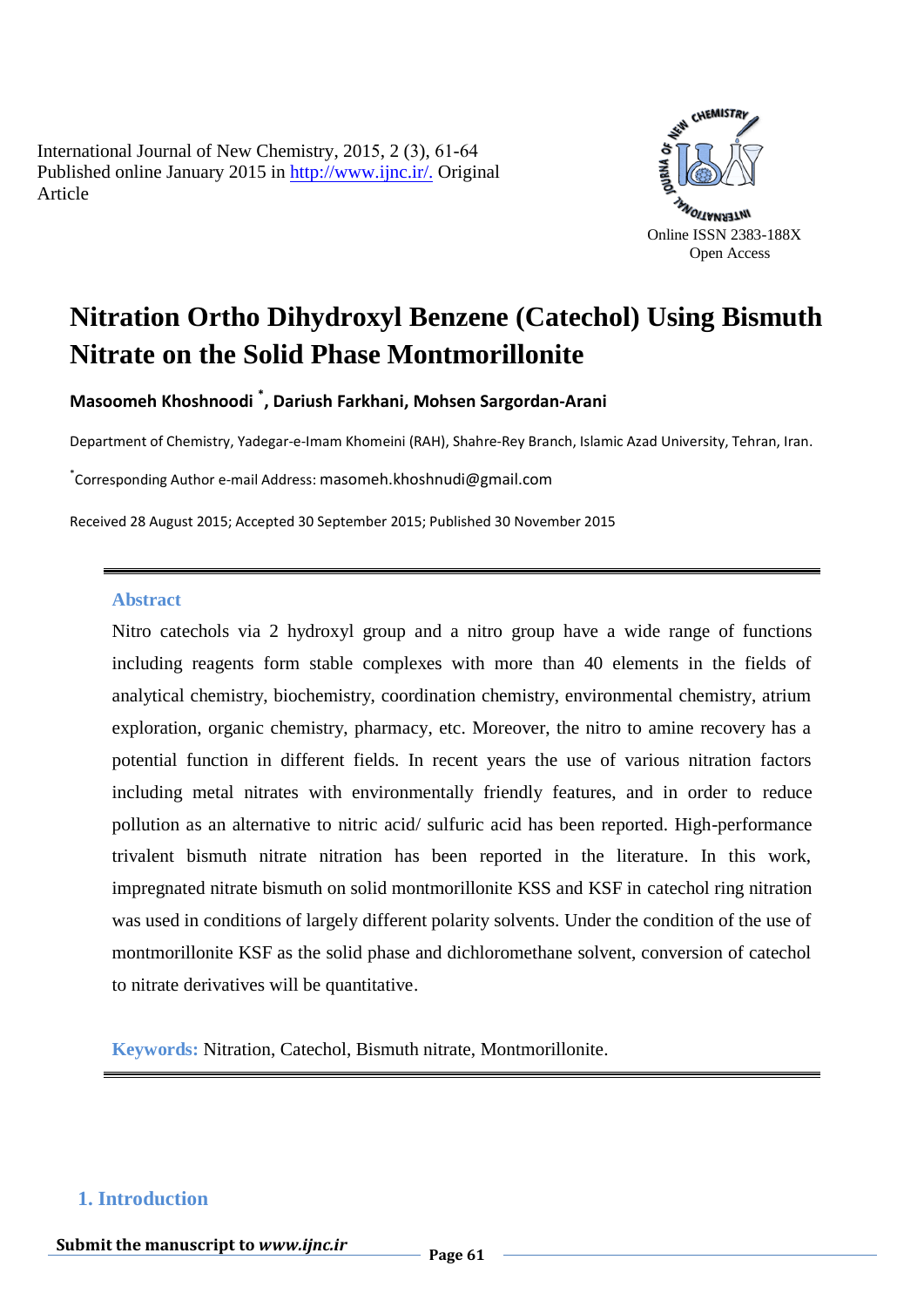The nitration of aromatic compound is one of the most important key in organic synthesis. Nitrophenols are the most important Precursors for synthesis of dyes and pigments. This group of reagent has other application too, such as: photography material and pharmacology [1-6].

Nitro reagents could be used as precursors for synthesis of different amines [1, 2 and 7]. In classical nitration method of aromatic compound, concentrated sulfuric and nitric acid have been used. But in this way acid can make the oxide compound of the precursors. Therefore the yield of the reaction decreases. However, using of sulfuric acid can be hazardous and expensive [3, 8].

Catechols, have been known by benedict at the first time [9]. Nitro derivatives of catechol (NDCS) are important reagents in aromatic compound. They have 2 hydroxyl groups in ortho position and at least a nitro group has been bonded to benzene circle. The result of researches about NDCS could be reported in every part of chemistry such as analytical chemistry, biochemistry, environment chemistry and organic chemistry. Table 1 shows some new derivatives of catechol. They are hot spot for researchers in the future [10].

| <b>General formula</b> | <b>Names and abreviations</b>                                 | $R_{3}$         | $\rm R_{_4}$    | $R_{5}$         | $R_6$ | Mol.<br>mass | <b>Melting</b><br>point/ $^{\circ}$ C |
|------------------------|---------------------------------------------------------------|-----------------|-----------------|-----------------|-------|--------------|---------------------------------------|
|                        | 3-nitrobenzene-1,2-diol<br>(3-nitrocatechol, 3-NC)            | NO <sub>2</sub> | H               | H               | H     | 155.11       | 86-87                                 |
| OH<br>$R_6$            | 4-nitrobenzene-1,2-diol<br>(4-nitrocatechol, 4-NC)            | H               | NO <sub>2</sub> | H               | H     | 155.11       | 174–176                               |
|                        | 3,4-dinitrobenzene-1,2-diol<br>(3,4-dinitrocatechol, 3,4-DNC) | NO <sub>2</sub> | NO <sub>2</sub> | H               | H     | 200.11       | 147–148                               |
|                        | 3,5-dinitrobenzene-1,2-diol<br>(3,5-dinitrocatechol, 3,5-DNC) | NO <sub>2</sub> | H               | NO <sub>2</sub> | H     | 200.11       | 166.8–167.1                           |
| R,                     | 4,5-dinitrobenzene-1,2-diol<br>(4,5-dinitrocatechol, 4,5-DNC) | H               | NO,             | NO <sub>2</sub> | H     | 200.11       | 166.5–167.5                           |

**Table 1.** Different derivatives of catechol.

A literature survey shows that various methods have been reported using different catalysts such silica sulfuric acid (SSA) [11],  $COCl<sub>2</sub>$  [12], tetrabutyl ammonium dichromate (TBAD) and tertabutyl ammonium chromate (TBAC) [13], [MSIM] Cl [14]. However, these methods show varying degrees of success as well as limitations such as prolonged reaction times, low yields and use of expensive catalysis. Herein we disclose a general high yielding protocol for nitration of catechol. With Bismuth nitrate and also montmorillonite (KSF) as solid phase, in dichloromethane and reflux condition (Figure 1).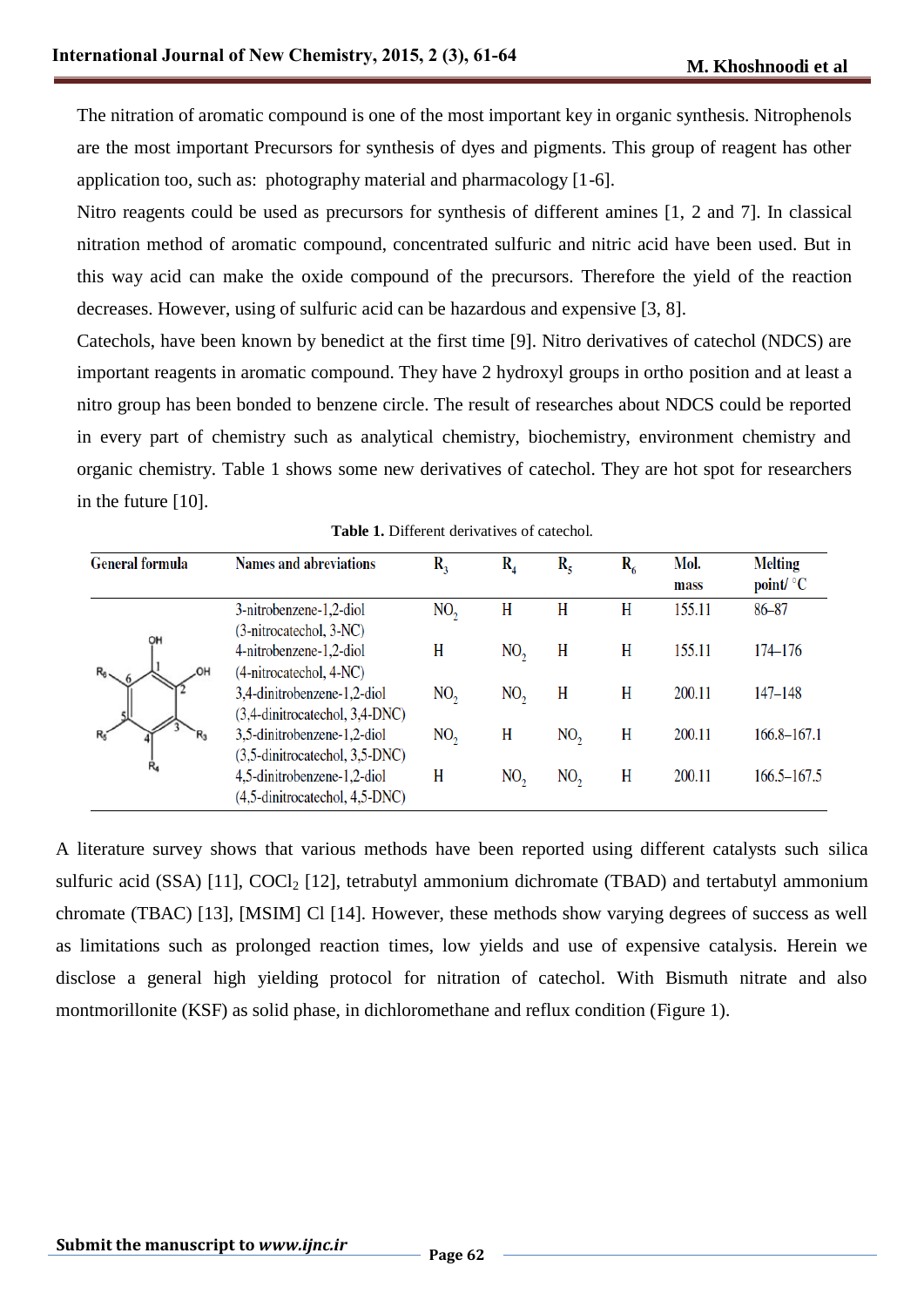

**Fig 1.** Nitration of catechol using bismuth nitrate on the solid phase montmorillonite.

## **2. Material and methods**

All chemicals were obtained from Fluka or Merck and were used without further purification. A mixture of catechol (0.11 g, 0.001 mmol), bismuth nitrate (1.44 g, 0.003 mmol) and montmorillonite, KSF (0.5 g) was dissolved in 20 ml dichloromethane and stirred at room temperature for 10 minutes. In the next step the mixture of reaction refluxed at 35  $^{\circ}$ C for 2 h. The mixture was filtered and washed with dichloromethane for several times. Then the solvent was removed under reduced pressure, and the pure product was finally obtained.

#### **3. Results and discussion**

Firstly, the study was carried out by choosing the reaction of catechol No 1 in the presence of montmorillonite, KSF or KSS and Bismuth nitrate in different solvents. Different conditions have been checked too, all the results have been reported in table 2. Finally best condition for the reaction has been found (table 2 entry7). The structure of compound 2 was confirmed from IR and  ${}^{1}H$ -NMR spectra. The  ${}^{1}H$ -NMR spectrum of No 2 in CH<sub>2</sub>Cl<sub>2</sub> exhibited two doublets ( $\delta$ = 7.37, 8.49 ppm) for 2 H, and a singlet ( $\delta$ = 9.1 ppm) for  $\mathrm{^1H}$ .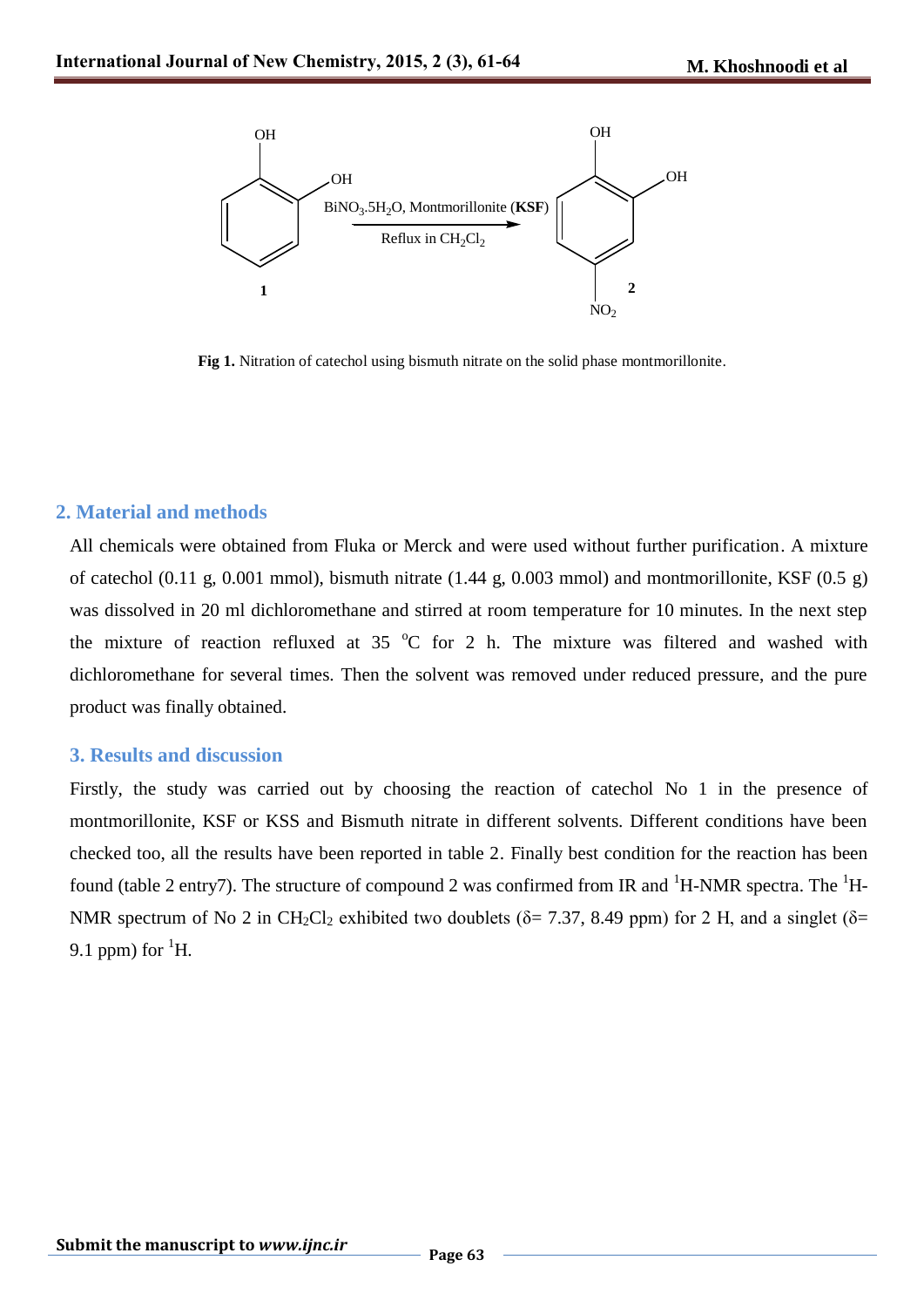| Entry          | <b>Bismuth nitrate</b> | Montmorillonite | Solvent                | reaction         | Time           | Yield |
|----------------|------------------------|-----------------|------------------------|------------------|----------------|-------|
|                | (mol)                  | (g)             |                        | condition        | (h)            | (% )  |
|                | 0.001                  | 0.05 KSS        | Acetone                | r.t <sup>a</sup> | 4              |       |
| $\overline{2}$ | 0.003                  | 0.05 KSS        | Acetone                | r.t              | 4              | 10    |
| 3              | 0.001                  | $0.05$ KSS      | Dichloromethane        | r.t              | 4              | 70    |
| 4              | 0.001                  | 0.05 KSS        | Dichloromethane        | r.t              | 2              | 70    |
| 5              | 0.003                  | $0.05$ KSS      | Dichloromethane        | r.t              | 2              | 80    |
| 6              | 0.003                  | $0.05$ KSF      | Dichloromethane        | r.t              | 2              | 10    |
| 7              | 0.003                  | $0.05$ KSF      | <b>Dichloromethane</b> | $R.f^b$          | $\mathbf{2}$   | 90    |
| 8              | 0.003                  | $0.05$ KSF      | Water                  | r.t              | 2              | 15    |
| 9              | 0.003                  | $0.05$ KSF      | Water                  | R.f              | $\mathfrak{D}$ | 65    |

| <b>Table 2.</b> Evaluation of different conditions for nitration of catechol. |  |  |  |
|-------------------------------------------------------------------------------|--|--|--|
|-------------------------------------------------------------------------------|--|--|--|

<sup>a</sup>Room temperature.

 $b$ Reflux.

## **4. Conclusion:**

In summary we describe an efficient method of nitration of catechol in the presence of KSF and Bismuth nitrate, under reflux radiation. The advantage of the present procedure is that the reaction is performed by simple mixing of the starting materials using an inexpensive and available reagent in a short time. So the products No 2 are prepared in good yield. This method was successfully applied to nitration of catechol.

# **Acknowledgment**

Department of Chemistry, Yadegar-e-Imam Khomeini (RAH) Shahre-Rey Branch, Islamic Azad University, Tehran, Iran.

# **References**

- 1. G.A. Olah, R. Malhotra, S.C. Narang, Nitration: method sand mechanisms, Wiley-VCH: New York (1989).
- 2. C.K. Ingold, Structure and Mechanism in Org Chem,Cornell University press, New York (1969).
- 3. K. Schofield, Aromatic Nitratiorr, Cambridge University press: Cambridge (1980).
- 4. J.H. Clark, Green chem 1 (1999).
- 5. J.H. Ridd, Chem. Soc. Rev, 20 (1991) 149.
- 6. O.L. Wright, J. Teipel, D.J. Thoennes, Org. Chem, 30 (1965) 1301.
- 7. Y. Chen, Y. Zhao, M. Han, C. Ye, M. Dang, G. Chen, Green Chem, 15 (2013) 91.
- 8. A.R. Tatchell, S .Vogel, Text Book of practical, Org. Chem. Longman, London, (1989).
- 9. R. Benedikt, Chem. Ber, 11 (1878) 362.

#### **Submit the manuscript to** *www.ijnc.ir*